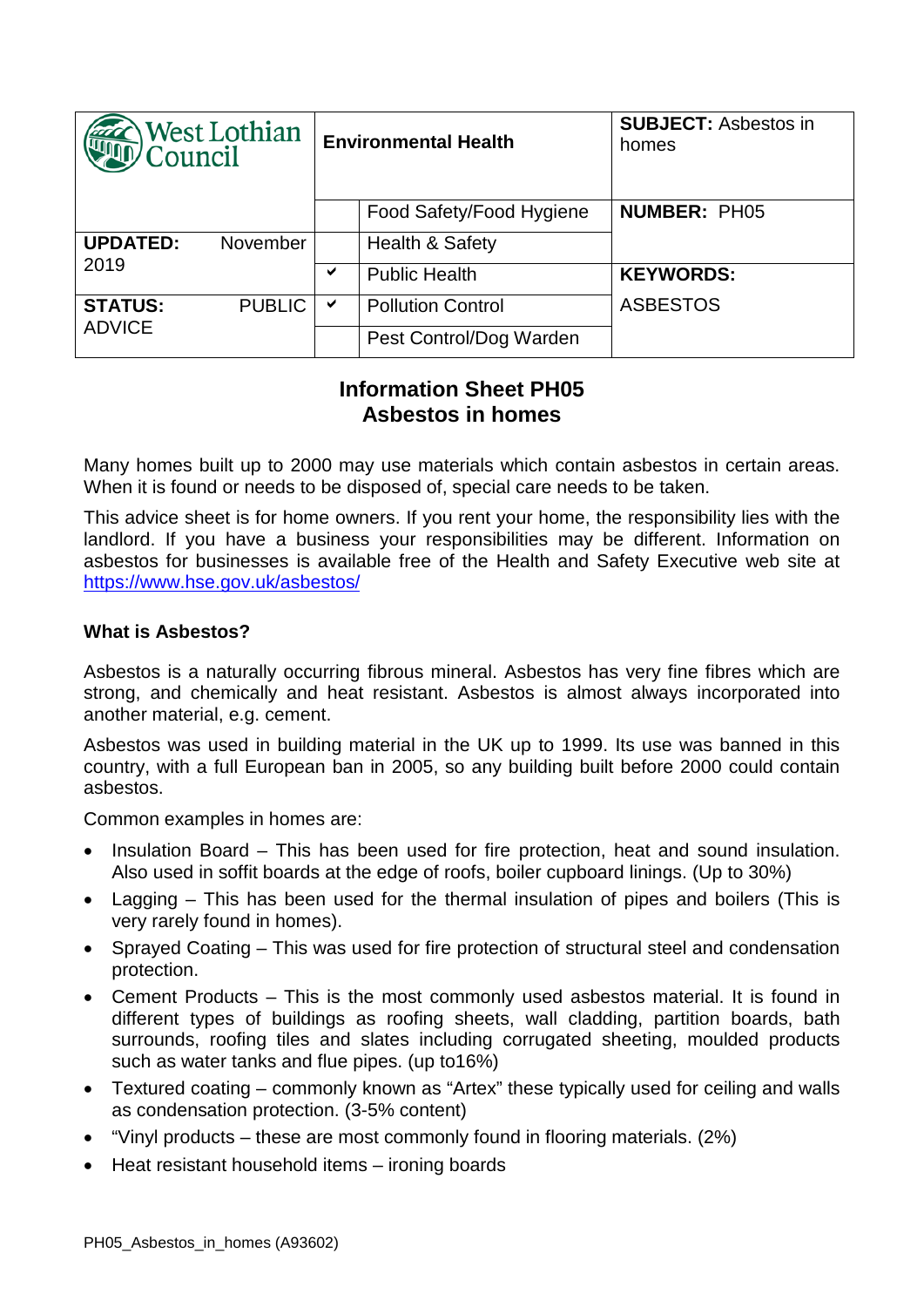This is a guide only and advises of the most common uses and locations of asbestos in housing. It is unlikely that homes will contain asbestos in all the locations noted above

### **Why can it be dangerous?**

Asbestos materials present in housing do not generally put those living there at risk. When asbestos-containing materials are damaged or disturbed they can release fibres which, if breathed in, increase chances of getting asbestos related disease.

If you or your family smoke, the risk is increased many times.

#### **What can be done about it?**

Asbestos is only dangerous if disturbed and broken. This means that if it will not be disturbed or at risk of being broken, it is often best left where it is. Avoid carrying our any activities which may disturb the material such as drilling, scraping, sanding etc. Paint it over with a sticky (glossy) paint to bind the surface and mark it as possible asbestos to make sure no-one drills into it or breaks it in future.

If it needs to be removed, most can only be removed by a suitably qualified specialist contractor. If you choose to do it yourself, you may put yourself and your family at risk.

#### **What can homeowners do, and where do they start?**

If it can be removed in one piece, home owners can remove asbestos cement panels themselves. A water spray bottle should be available to hand to thoroughly wet any screw holes or cracks which develop during removal. Do not use a vacuum cleaner as it will only make loose fibres airborne, which increases the risk.

General advice for householders is available on the HSE web site at [http://www.hse.gov.uk/asbestos/faq.htm#asbestos-in-my-home.](http://www.hse.gov.uk/asbestos/faq.htm#asbestos-in-my-home) For more specific information see the Asbestos Essentials web site [\(http://www.hse.gov.uk/asbestos/essentials/index.htm\)](http://www.hse.gov.uk/asbestos/essentials/index.htm) for safe methods of removing asbestos containing materials. Sheets A11-A16 are particularly relevant to householders.

Other types of asbestos removal must only be carried out by specialist contractors. Accredited inspection contractors can be found at [http://www.ukas.com/about](http://www.ukas.com/about-accreditation/accredited-bodies/inspection-body-schedules.asp#abestos)[accreditation/accredited-bodies/inspection-body-schedules.asp#abestos](http://www.ukas.com/about-accreditation/accredited-bodies/inspection-body-schedules.asp#abestos)

Council House tenants should refer to Section 7 of the Tenant handbook, "Being Safe in your Home".

#### **Disposing of Asbestos**

Because of the dangers from asbestos if it is disturbed or broken, there are strict laws on transporting and disposing of asbestos. A specialist contractor will be needed and unfortunately transport and disposal is not cheap. Licensed asbestos contractors can be found at a state of the state of the state of the state of the state of the state of the state of the state of

<http://webcommunities.hse.gov.uk/connect.ti/asbestos.licensing/view?objectId=8516> or under 'asbestos contractors' in the phone book.